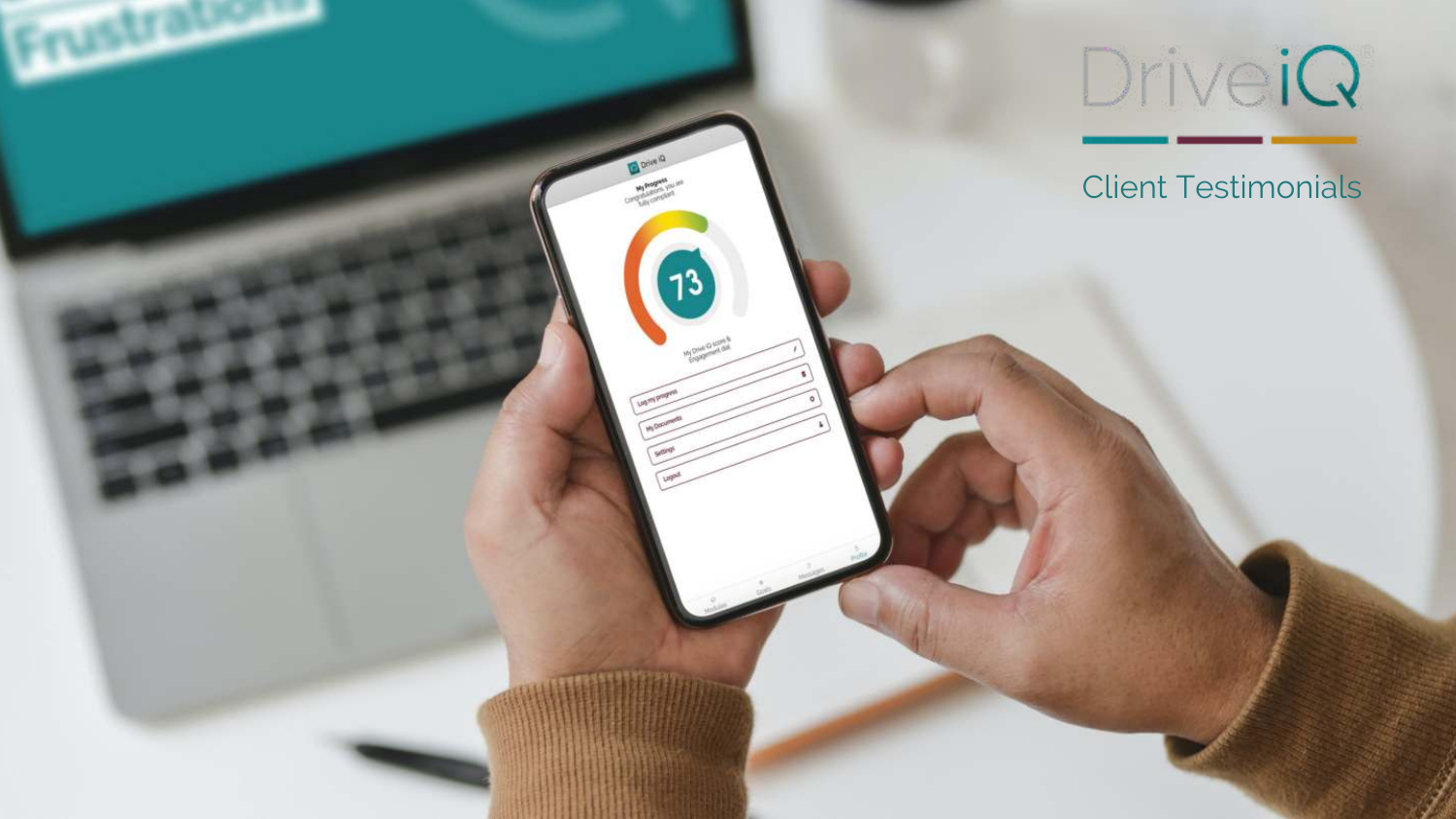

 The Drive iQ solution is simple for drivers to use and offers an effective solution to improve driver behaviour.

The scoring basis and modular approach provides a focus for drivers to ensure they remain engaged throughout and ultimately realise the benefits once completed.

Michael Tansey CMIOSH, DipCII UK Fleet Practice Lead RSA Risk Consulting

DriveiQ

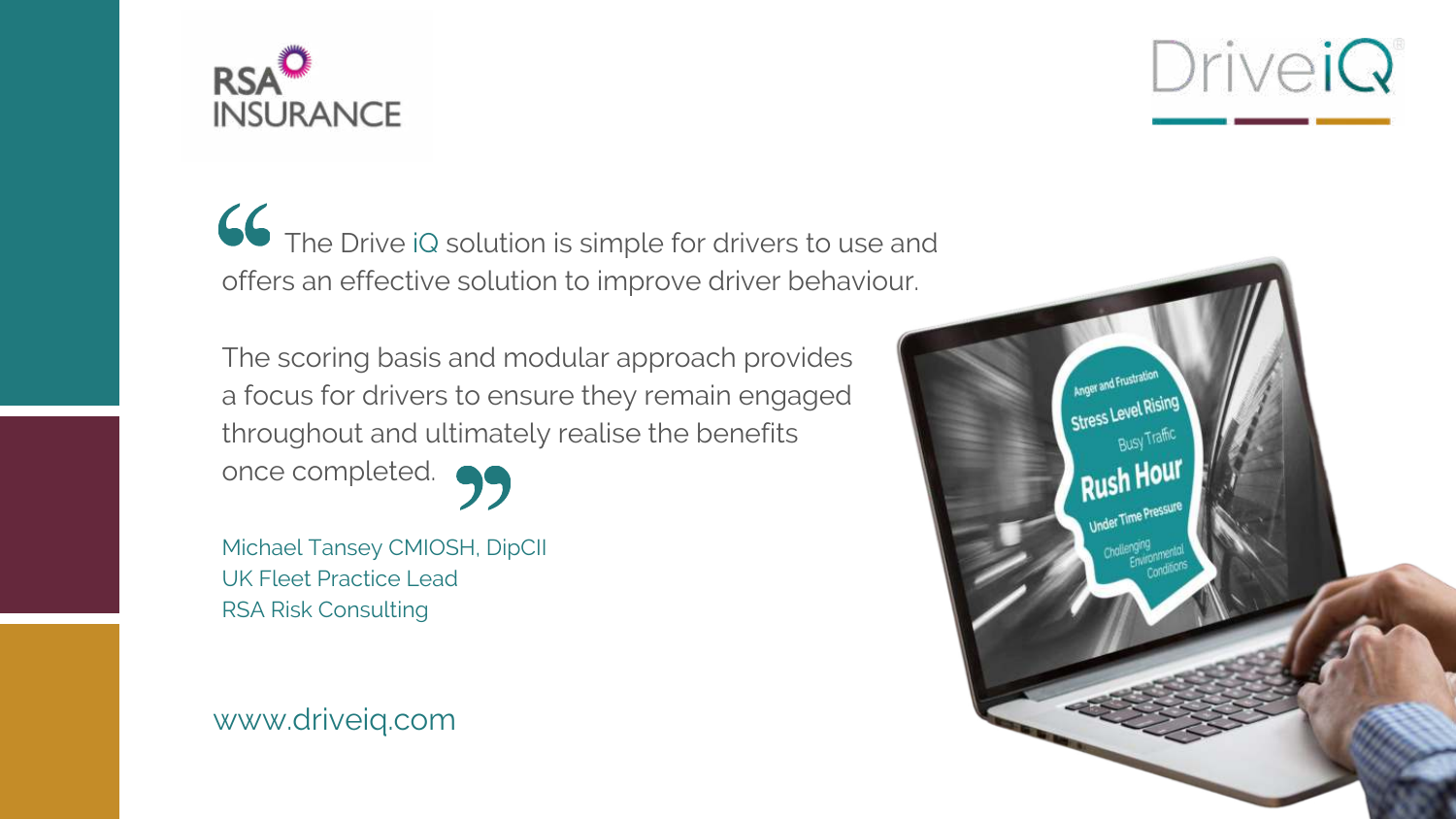

## Feedback has been positive and engagement levels from drivers has been equally impressive

Carl Fletcher Safety & Environmental Manager European Operations Schneider Electric

DriveiQ

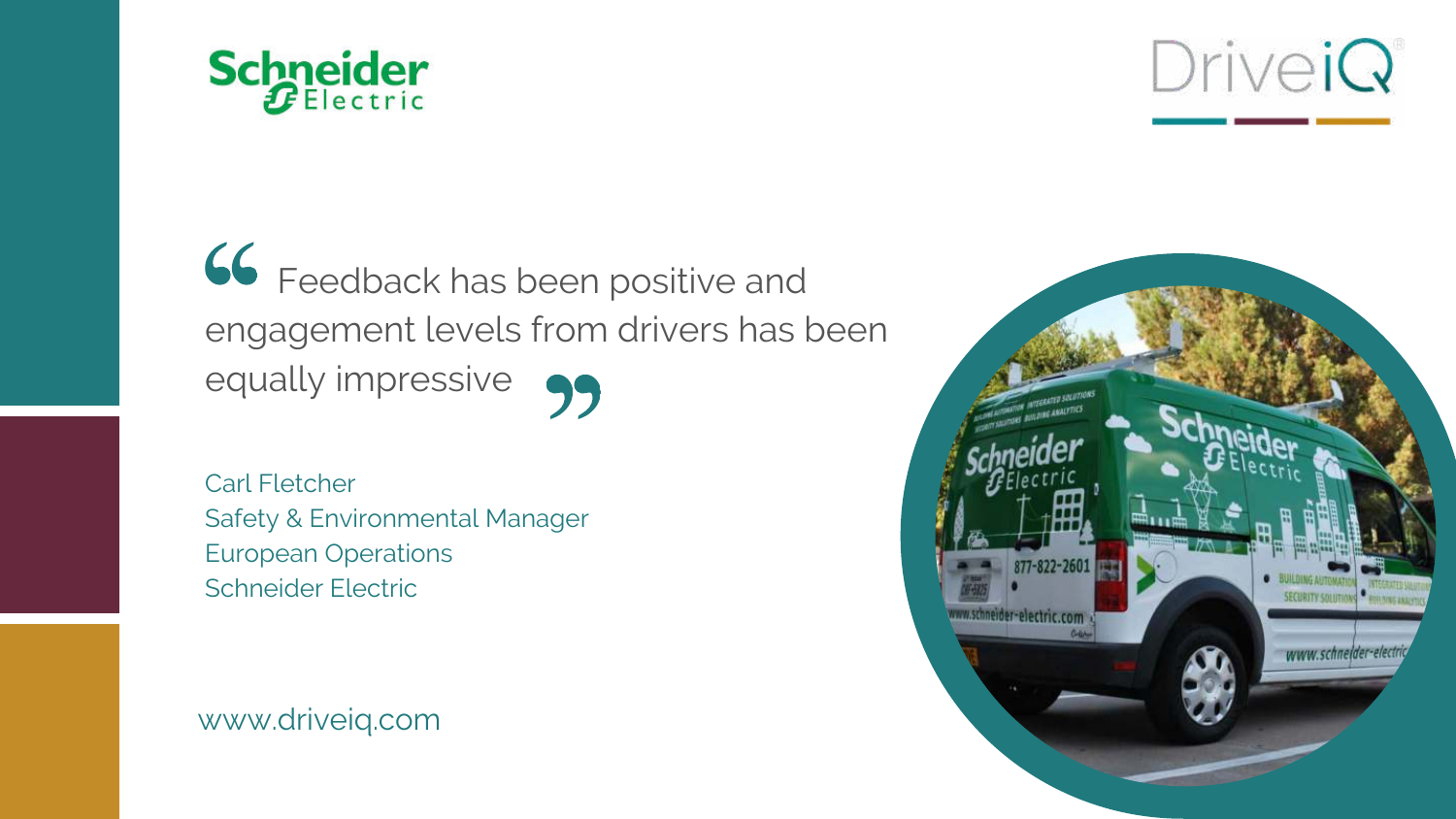# nobia

# Well received by our drivers, easy to navigate, concise and engaging.

Tracy Barker Fleet Manager Nobia UK

DriveiQ

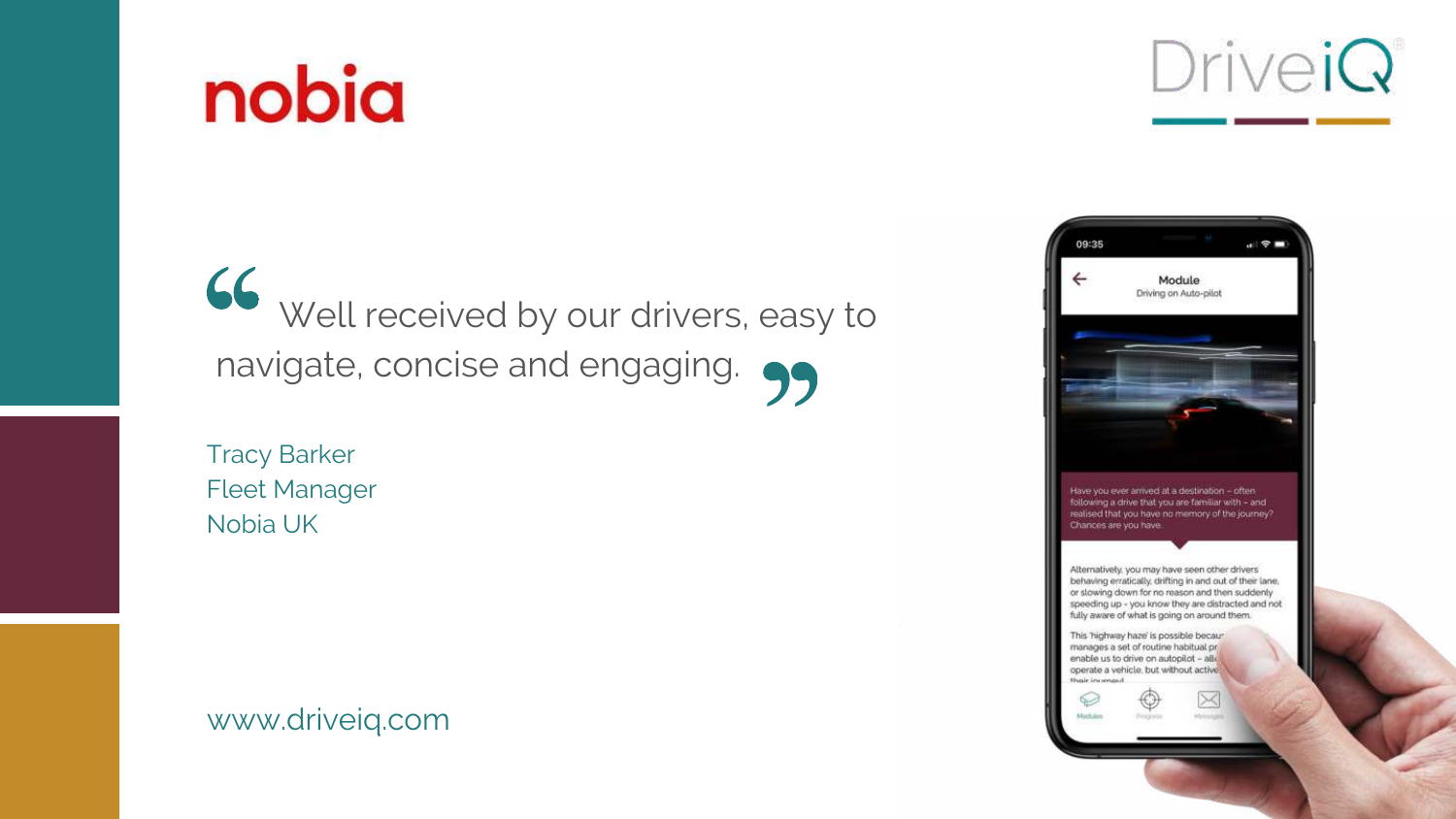

# I cannot recommend Drive iQ enough.

Implementation has been smooth, customer service has been quick and extremely helpful.

Mark Luddington GRADIOSH, MIIRSM SHEQ Manager Fuserail

DriveiQ

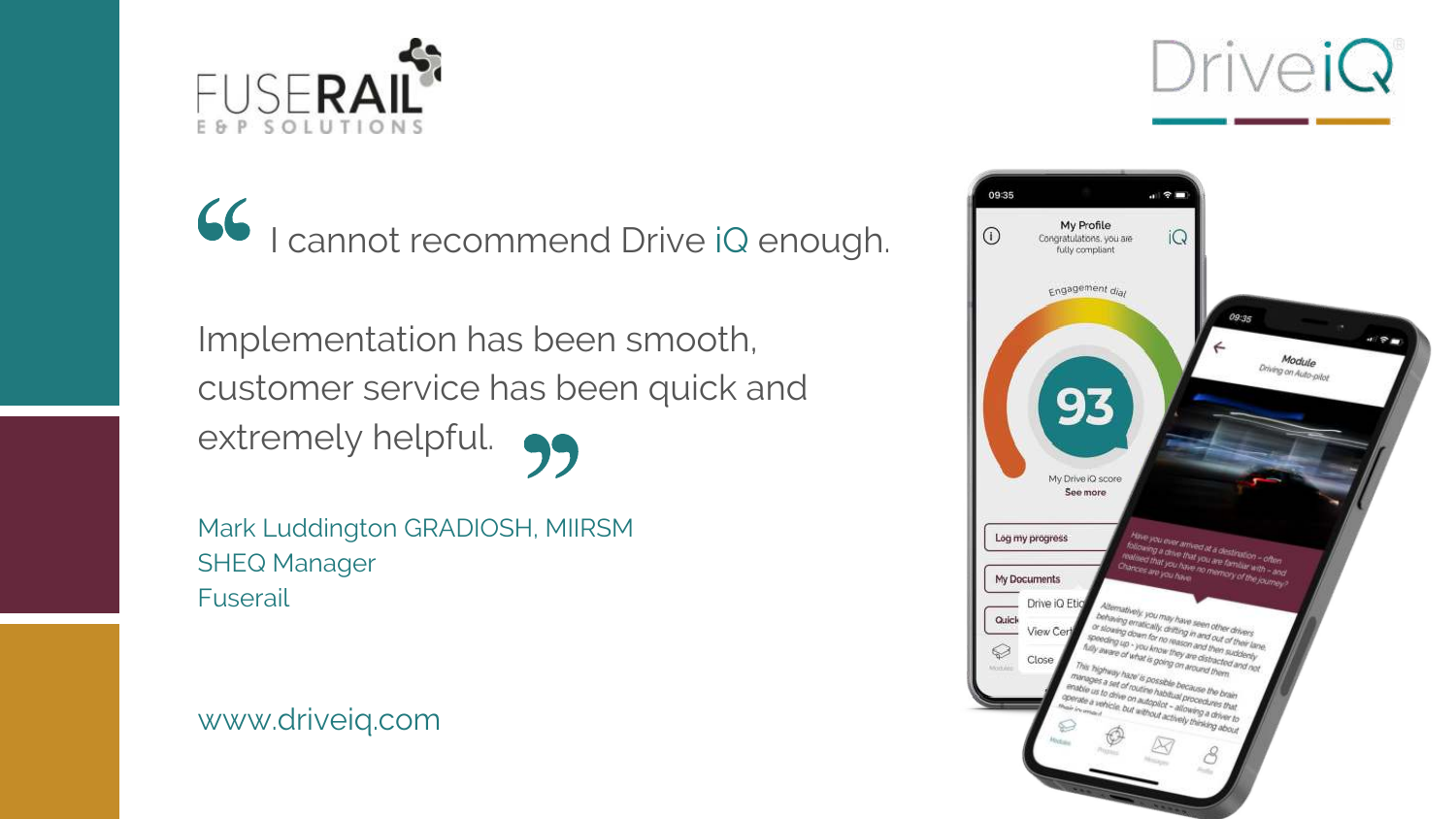

 I must say this is a great course and I thoroughly enjoyed it and I'm looking forward to the next modules soon.

Ady Nash National Plant Maintenance Manager Restore

DriveiQ

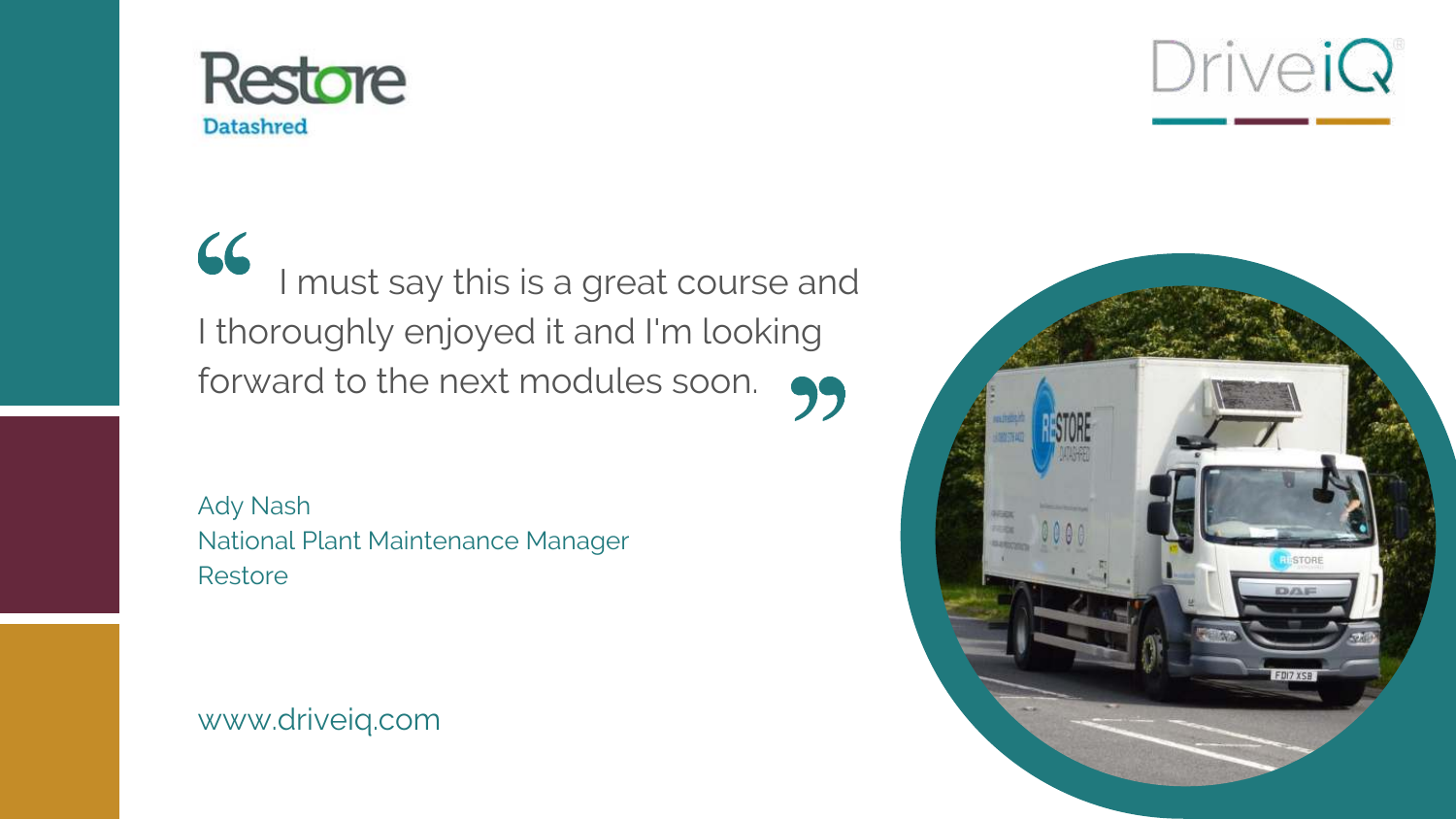

 I've completed the Drive iQ programme and I am very impressed with the content and how informative it has been. I'm very glad I had the opportunity to be involved.

Graham Morrish Bishop's Move Part of AGM Group



DriveiQ

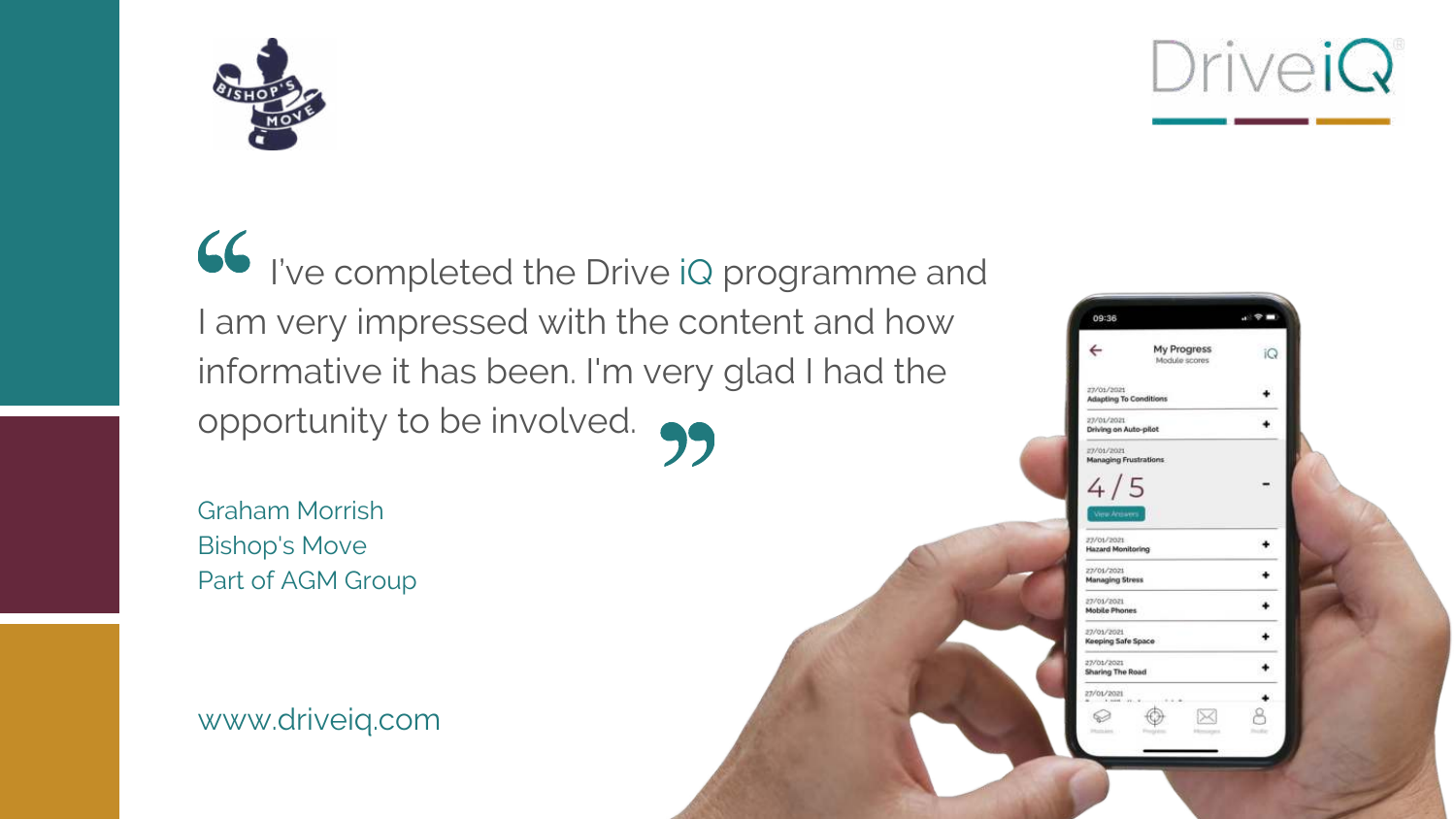

 AXA recommends Drive iQ to our commercial fleets because the programme is built on solid research and provides every driver, whatever vehicle they drive, with the guidance and support they need to drive in a measured way because they want to.

Our motor fleet clients who provide this programme to their driving population can benefit from lower whole life vehicle costs, claims and safer drivers.

Doug Jenkins Motor Technical Risk Manager AXA Insurance

DriveiQ

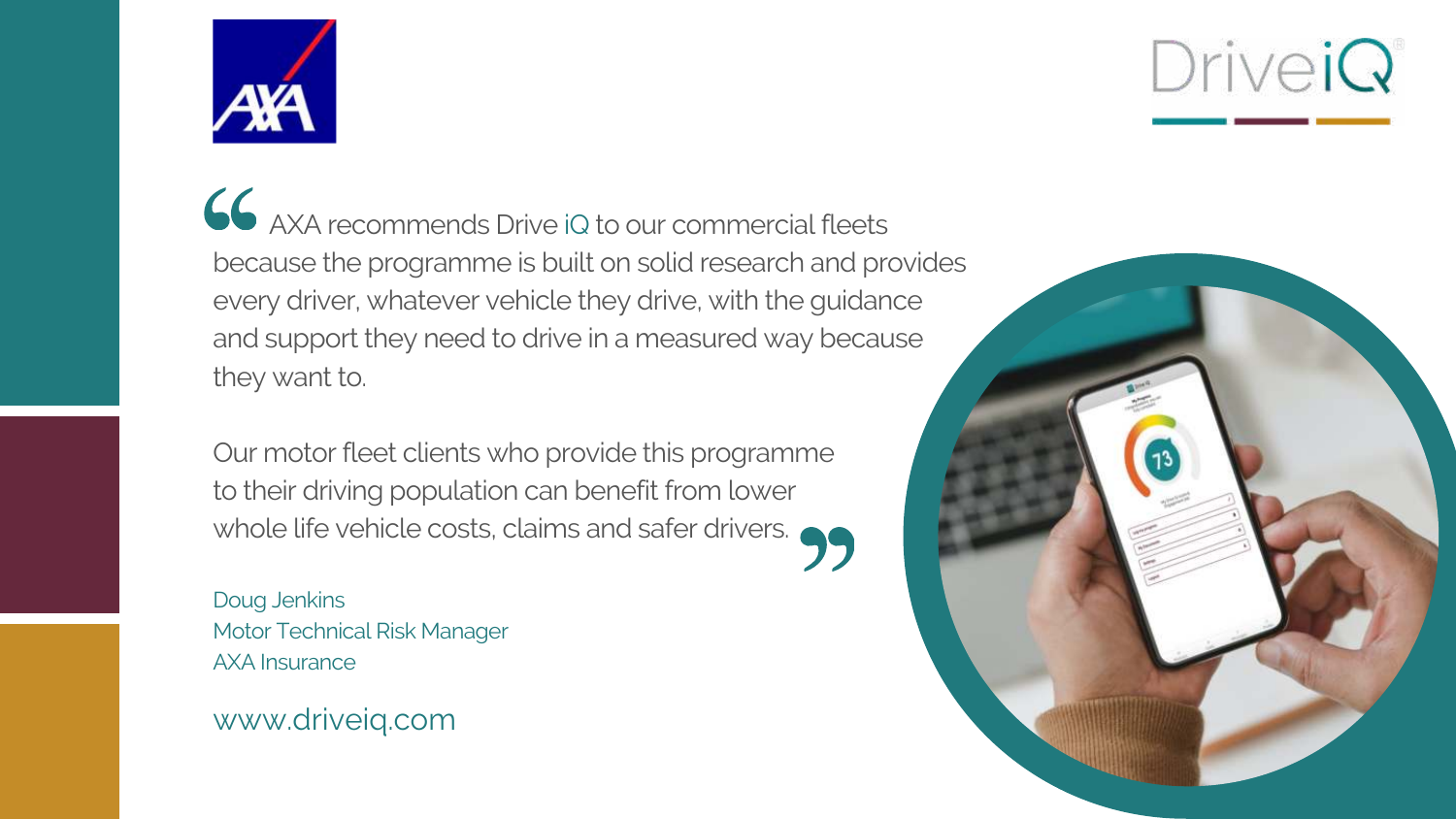

# The Drive iQ programme has had a positive impact on me.

The Drive iQ programme has educated me on remaining focused throughout the journey.

The module highlighting drivers loss of focus during the last 10 minutes of their journey was eye opening. It is true that drivers start focusing on evening plans as approaching home. I myself, had a major accident in May 2021, while pulling onto my drive.

Shareen Jilka Head of Risk & Governance and DPO IM Group

DriveiQ

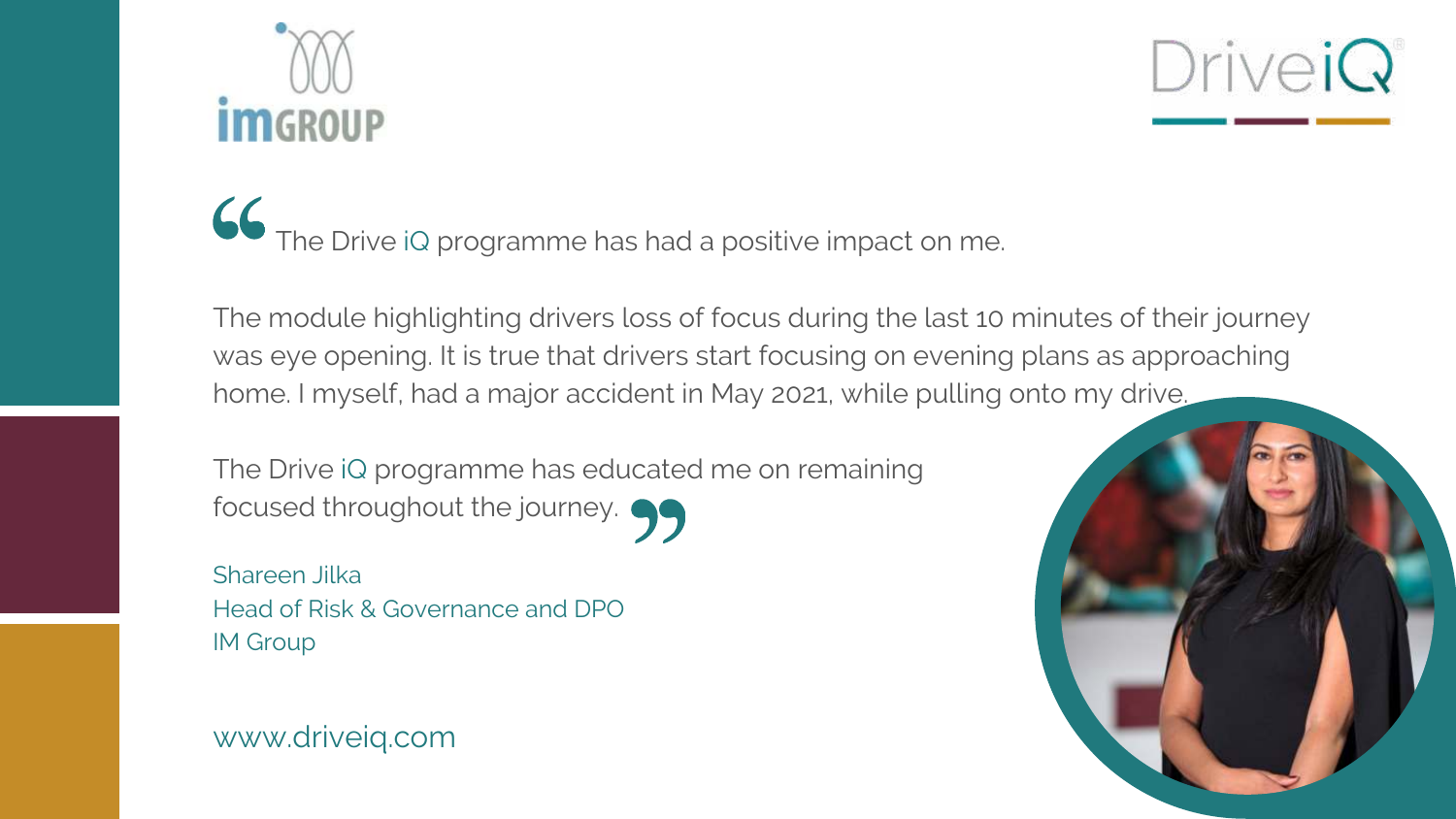

...that everyone who drives our vehicles completed their initial assessment and modules and we look forward to completing more modules throughout the year.

Feedback was very positive - everyone said it was easy and straightforward to use and they were really engaged with the content. We can track everyone's progress within the MIS and chase them up if we need to.

Thank you for helping to set it all up and roll it out, it brought the team closer and helped in more ways than one.

Matthew Uden Managing Director W Uden & Sons Family Funeral Directors

DriveiQ

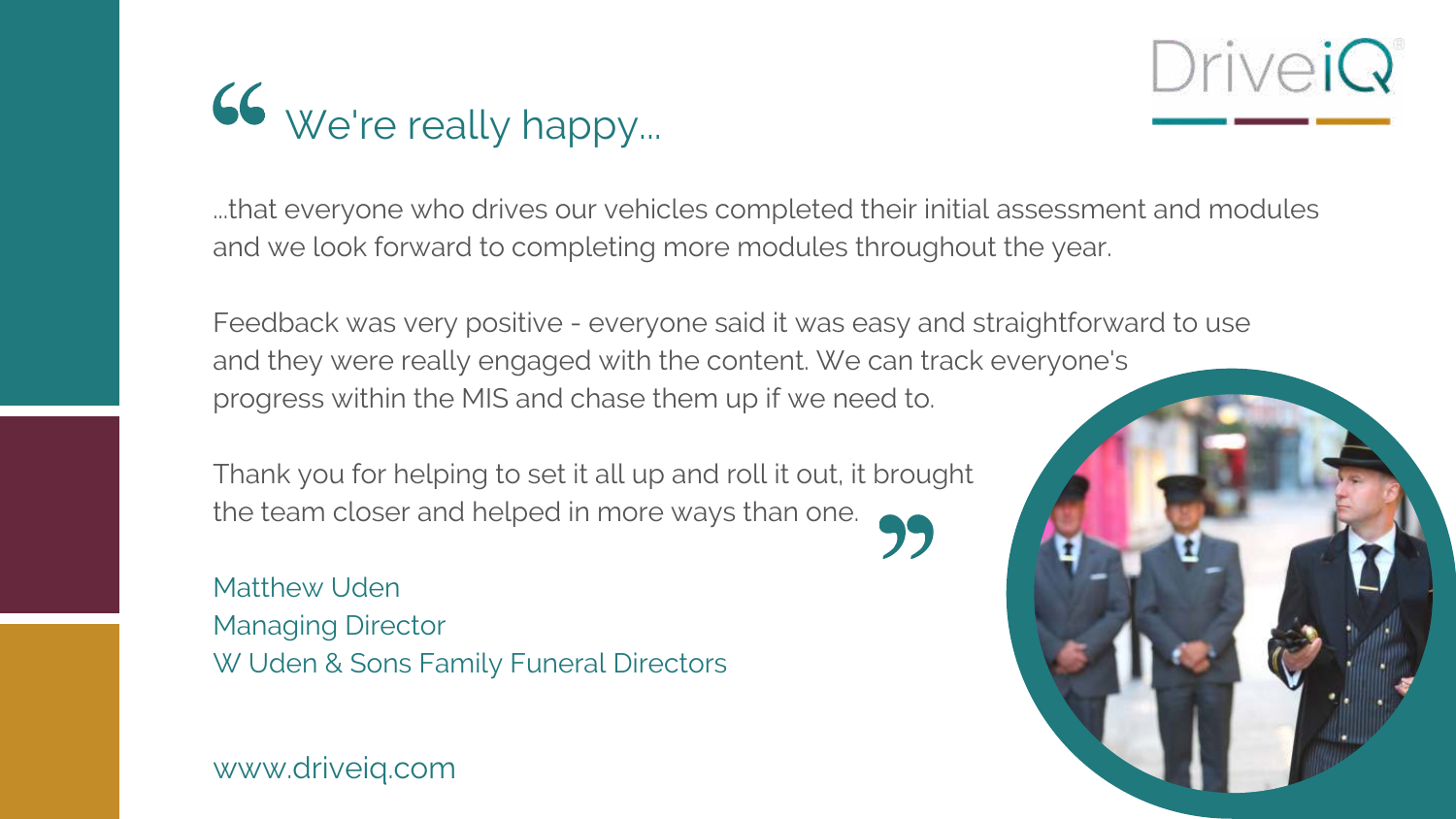

 I've completed the Drive iQ assessment and modules and really enjoyed it.

I found it very informative and thought provoking, as I'm very guilty of driving on auto-pilot mode.

Darren Norman ACII Underwriter – Motor Fleet RSA

DriveiQ

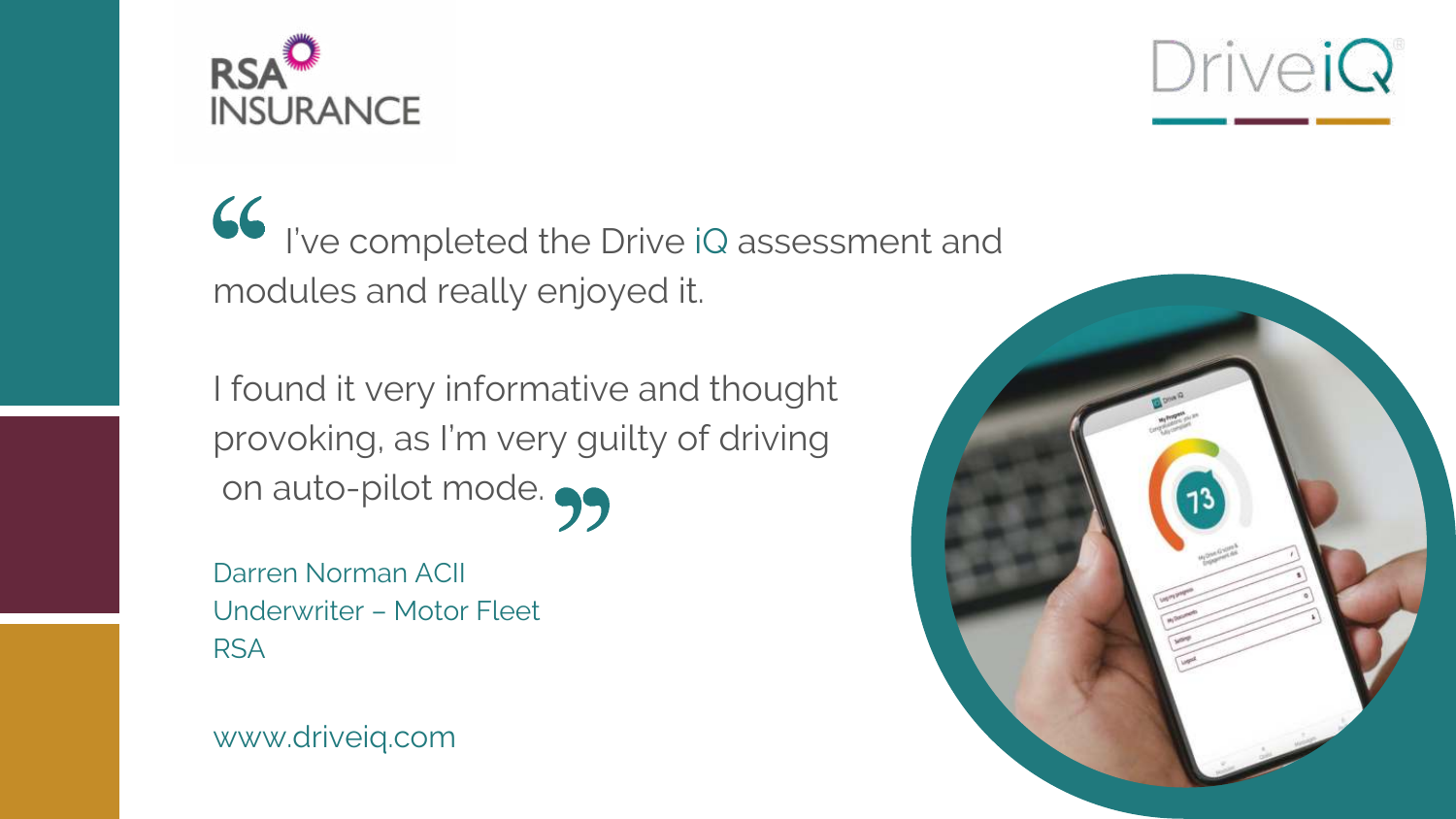

## $66$ QBE is delighted to partner with Drive iQ.

We're confident that the science underpinning this safety and wellbeing coaching programme can help lead to Smarter Drivers.

Jim Billings MSc CMILT MCMI Senior Risk Manager Motor Risk Solutions QBE

DriveiQ

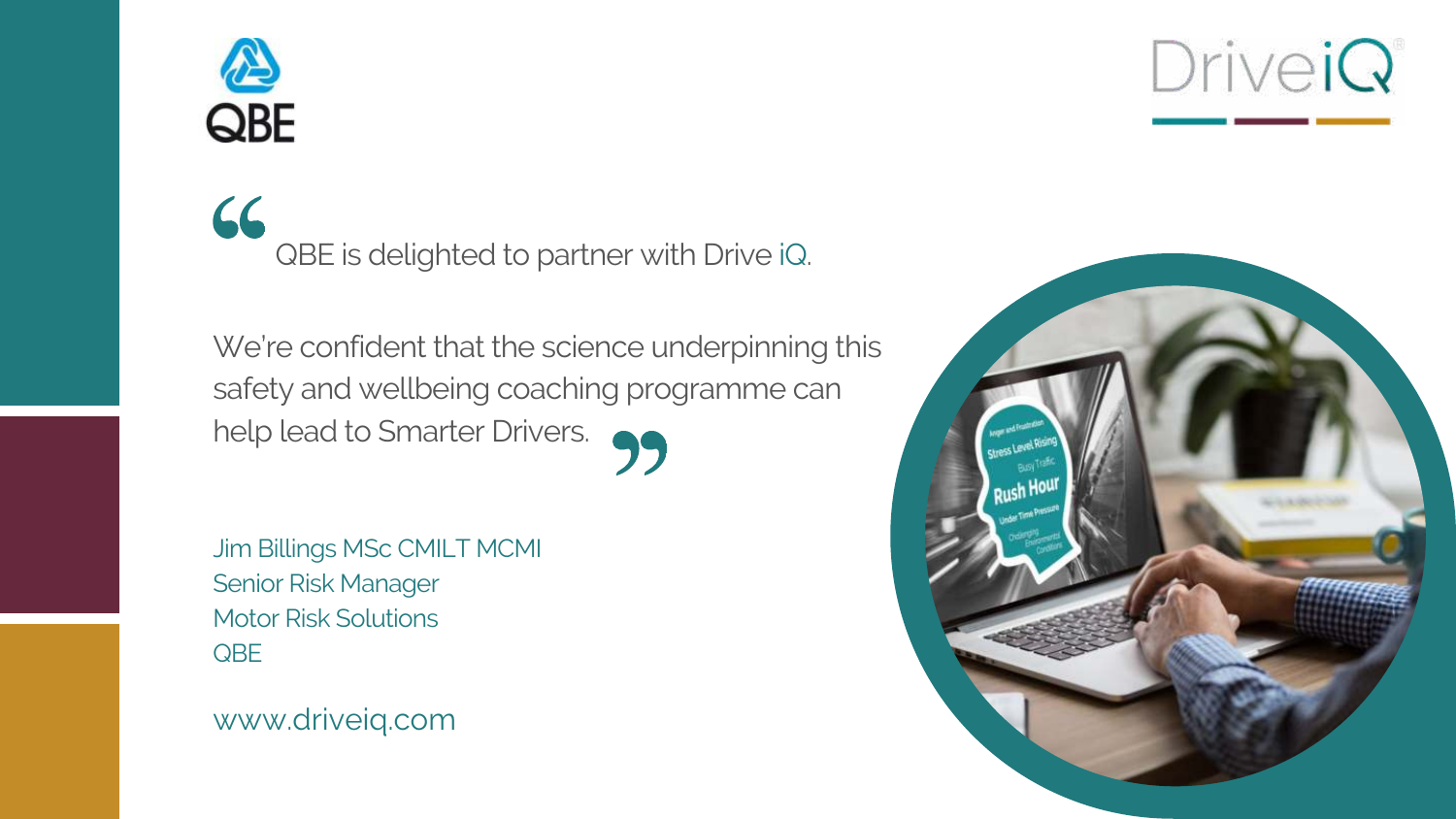

 The whole set up was really easy, the information was really clear and it really helped to engage our drivers.

Caroline McDonough Company Mentor Beaver Pest Control

DriveiQ